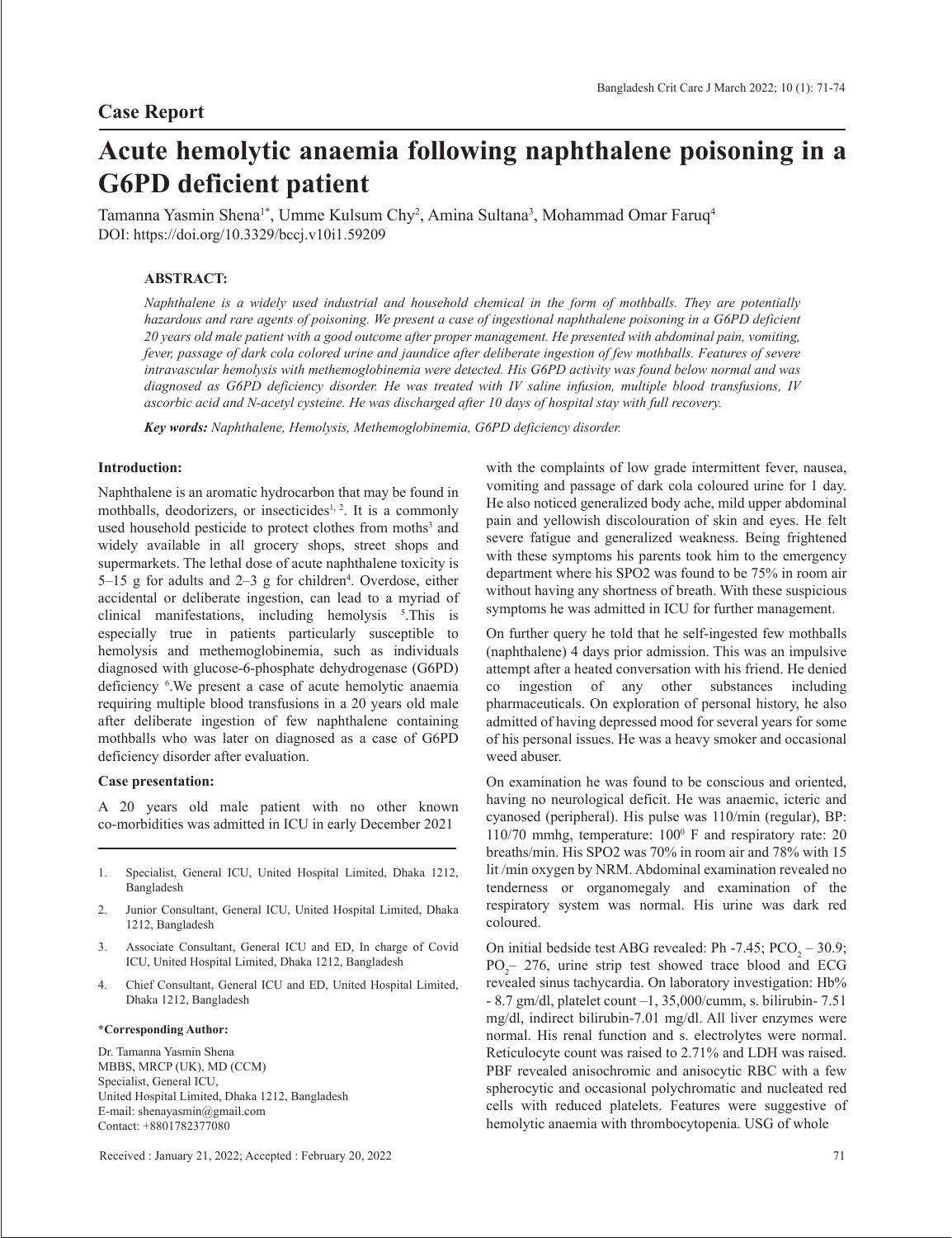abdomen was normal. His urine routine examination was normal and urine test for drugs of abuse were negative. Whereas his urine for hemoglobin test came positive.G6PD

enzyme level was sent which came 5.45 U/gHb where the normal value was 7-20.5 U/gHb that means the patient was G6PD deficient.

Progression of the biochemical parameters of the patient is shown in Table -1

| Parameters            | Day 1    | Day 2                    | Day 3    | Day 4                    | Day 5    | Day 6    |
|-----------------------|----------|--------------------------|----------|--------------------------|----------|----------|
| $Hb\%(gm/dl)$         | 8.7      | 7.1                      | 7.3      | 9.4                      | 10.3     | 10.5     |
| S. bilirubin          |          |                          |          |                          |          |          |
| (mg/dl)               | 7.51     | 7.3                      | 7        | 2                        | 1.44     | .86      |
| Indirect              |          |                          |          |                          |          |          |
| S. bilirubin          |          |                          |          |                          |          |          |
| (mg/dl)               | 7.01     | 6.9                      | 6.6      | 1.7                      | 1.17     | .50      |
| Reticulocyte count    | 2.7%     | $\overline{\phantom{a}}$ | $4.11\%$ | $\overline{\phantom{a}}$ | 4.07%    | $4.5\%$  |
| Urine colour          | Dark     | Dark                     | Red      | Red                      | Normal   | Normal   |
| Urine for haemoglobin | $(+)$ ve | $(+)$ ve                 | $(+)$ ve | Not done                 | Not done | $(-)$ ve |

Table 1

He was been treated with 5 units of PRBC transfusion to keep his Hb% in desired level. He was also given Inj. N- acetyl cysteine 1.2 gm daily and IV ascorbic acid 500 mg daily. His hydration was maintained properly by giving 3.5 - 4 litres of fluids daily from day 1, hence his renal function remained adequate ensuring >50 ml/hr urine output. After second unit of PRBC transfusion patient's  $SPO<sub>2</sub>$  was maintaining around 95-96% with improvement of cyanosis. From day 5 he started improving having static haemoglobin level needing no further PRBC transfusion. His S.bilirubin dropped and urine colour became normal.  $SPO<sub>2</sub>$  was consistently  $> 95\%$  in room air with stable vitals and ABG parameters.

On day 7 he was stepped down to ward and on day 10 he was discharged home as he was totally asymptomatic. He was discharged with the advice of further F/U with hematologist for G6PD deficiency and also to psychiatrist for counselling.

## **Discussion**

Mothballs historically contained camphor but are currently more commonly comprised of para-dichlorobenzene or naphthalene<sup>1</sup>. Naphthalene mothballs are commonly used in households. It has rarely been an agent of poisoning worldwide 7. Acute hemolysis due to exposure of naphthalene mothball has been reported worldwide 8, 9. But from Bangladesh naphthalene toxicity in adult following deliberate ingestion is rarely reported. In 2012 for the 1st time Rahman et al.7 reported a 22 years Bangladeshi woman having hemolytic anaemia after accidental ingestion of coconut oil containing naphthalene. But the woman had normal G6PD level. But in our current reported case, acute hemolytic anaemia occurred in a 20 years old G6PD deficient Bangladeshi male after deliberate naphthalene mothball ingestion. Interestingly, this G6PD deficient male was undiagnosed at the time of presentation; even he had no past history of hemolytic episode. The diagnosis of G6PD

deficiency was disclosed after laboratory confirmation.

Naphthalene (C10H8) is a volatile polycyclic hydrocarbon $10<sup>10</sup>$ with a molecular weight of 128 (C10H8)<sup>8</sup>. Toxic effects of naphthalene had been reported through various modes of exposure, including inhalation, external skin contact, and ingestion<sup>10</sup>. After ingestion, naphthalene is readily absorbed and metabolized by cytochrome P450 oxidation and later is excreted in the urine as mercapturic acids, methyl-thio derivatives and glucuronide conjugates<sup>7</sup>. Alpha- naphthol, a potent metabolite of naphthalene, causes oxidative stress<sup>1</sup> which induces enhanced production of free oxygen radicals, resulting in lipid per oxidation and deoxyribonucleic acid damage <sup>8</sup> which cause acute hemolysis, jaundice and anemia<sup>1</sup>.

 In addition to hemolysis, due to its potent oxidizing property, it converts hemoglobin to methemoglobin, leading to methemoglobinemia11. Methaemoglobin is abnormal haemoglobin in which the iron moiety of unoxygenated haemoglobin is in the ferric state rather than the ferrous state. Thus, methaemoglobin is the oxidized form of haemoglobin, which does not bind oxygen and increases the affinity of oxygen for the partially oxidized portion of haemoglobin $12$ . Pulse oximetry is unreliable in the setting of methaemoglobinaemia13. If the oxygen saturation is 100%, the methaemoglobin spuriously decreases the pulse oximeter reading to around 85%13. Co-oximetry is the gold standard in these patients<sup>12</sup>. When the concentration of methaemoglobin in the blood is above 1.5%, the patient develops cyanosis<sup>12</sup>. Therefore, the presence of cyanosis and reduced  $SPO<sub>2</sub>$  with normal  $PO<sub>2</sub>$  in arterial blood gas should raise the suspicion of methemoglobinemia which actually happened in our case.

 Apart from hemolysis and methemoglobinemia naphthalene exposure can cause myriads of systemic features which are listed in Table -214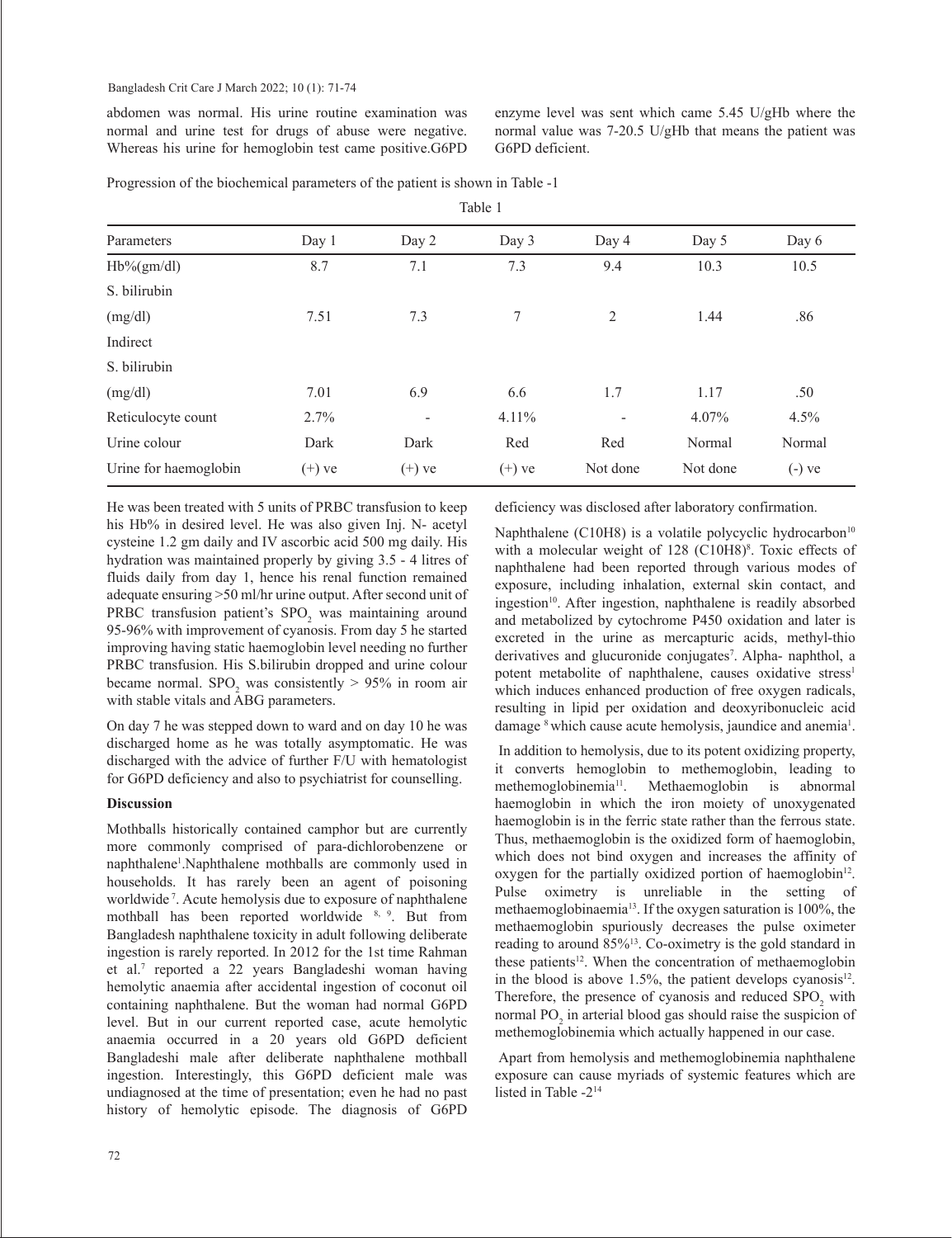#### **Gastrointestinal Effects**

Nausea, vomiting, abdominal pain, diarrhoea

#### **Renal Effects**

Increased creatinine level, increased serum urea nitrogen level, hematuria, renal tubular acidosis

#### **Respiratory Effects**

Acute Respiratory Distress Syndrome

#### **Neurologic Effects**

Confusion, lethargy, vertigo, fasciculations, convulsions, anesthesia, cerebral oedema, coma (coma is noted at 0.05mg/kg body weight per day)

## **Hepatic Effects**

Jaundice, hepatomegaly, elevated liver enzyme levels (noted at 0.02mg/kg per day)

## **Ocular Effects**

Ocular nerve atrophy, bilateral cataracts with chronic exposure

Following naphthalene exposure hemolysis occurs through either hemoglobin or cell membrane effects, particularly in patients with a low tolerance to oxidative stress, like G6PD deficiency 8 . G6PD deficiency is an X-linked recessive disorder, with male predominance, and has an incidence of about 400 million individuals globally<sup>15</sup>.G6PD deficiency is the second most common human enzyme defect<sup>15</sup>. It is an inborn error of metabolism that predisposes to red blood cell breakdown<sup>15</sup>.Triggers of hemolysis in G6PD deficiency include infection, fava beans, naphthalene and some antimalarial medications 15. G6PD enzyme is essential in red cell metabolism through the pentose phosphate pathway, providing protection against oxidative stress on the cell 15. G6PD deficient patients have decreased resistance to oxidative stress due to decreased production of the reduced form of NADPH<sup>15</sup>.

After exposure to naphthalene hemolysis usually starts by the second day and can be protracted up until a week $16$ . Therefore, screening for hemolysis should continue until a week of post-exposure 16; however, in our case, the patient presented with features of hemolysis on the third day of ingestion. A fall in hemoglobin and hematocrit levels with a high reticulocyte index, as well as spherocytosis and Heinz bodies in blood picture denote hemolysis. Unconjugated hyperbilirubinemia as well as high lactate dehydrogenase would also be found. Significant intravascular hemolysis gives rise to hemoglobinuria due to over saturation of hemoglobin scavengers such as haptoglobin $12$ . This may lead to acute kidney injury due to tubular precipitation of free hemoglobin  $12$ , which was not seen in our patient. In our case pigment nephropathy and acute kidney injury were prevented by

adequate hydration and urine alkalinization.

Treatment of naphthalene toxicity is mainly supportive which involves blood transfusion to restore normal hemoglobin level<sup>5</sup>. Other supportive treatment includes oxygen therapy, monitoring of adequate fluid balance to prevent renal failure and electrolyte correction, administration of alkalis in case of hemoglobinuria, and renal replacement therapy in case of AKI<sup>3</sup>.

Specific treatment includes the use of methylene blue and exchange transfusion. Methylene blue increases the rate of conversion of methaemoglobin to haemoglobin by accepting an electron (in the presence of NADPH and methaemoglobin reductase), to form leucomethylene blue, which can then donate this electron to reduce methaemoglobin<sup>17</sup>. Exchange transfusion is the treatment of choice in patients with G6PD deficiency as methylene blue itself may induce haemolysis and cause paradoxical methaemoglobinaemia in these patients<sup>18</sup>. Ascorbic acid is used to treat methemoglobinemia when methylene blue is not available to restore normal hemoglobin levels<sup>5</sup>. N-acetyl cysteine may also be used as a reducing agent especially in G6PD deficient patients<sup>5</sup>. In mild cases, if the offending agent is removed, methemoglobin may return to normal hemoglobin within a few days<sup>7</sup>.

This case describes the effect of oxidative stress and subsequent hemolytic anemia secondary to ingestion of naphthalene-containing mothballs in a patient who was later on diagnosed with G6PD deficiency. The patient was successfully treated with blood transfusion and supportive care. The patient was discharged with all biochemical parameters including the hemoglobin and hematocrit within normal limits. The patient's parents and patient himself were educated regarding the avoidance of foods and substances that may trigger hemolysis in G6PD deficiency.

#### **Conclusion**

Naphthalene overdose can be dangerous as it can lead to severe intravascular hemolysis as well as methemoglobinemia. Both are potentially treatable when diagnosed promptly and if managed properly, the patient can have good outcome. Complications such as acute kidney injury could be prevented by meticulous fluid management and urinary alkalization. As naphthalene is extremely common in households, physicians should be aware of the toxidrome of naphthalene poisoning.

#### **References:**

- 1. Sudakin D L , Stone D L , Power L . Naphthalene mothballs: emerging and recurring issues and their relevance to environmental health. Curr Top Toxicol.2011;7: 13-19.
- 2. Santucci K ,Shah B. Association of naphthalene with acute hemolytic anemia. Acad Emerg Med.2000;7(1): 42–47
- 3. Tshiamo W. Paraffin (kerosene) poisoning in under-five children: a problem of developing countries. Int J Nurs developing countries. Int J Nurs Pract.2009;15(03):140–144.